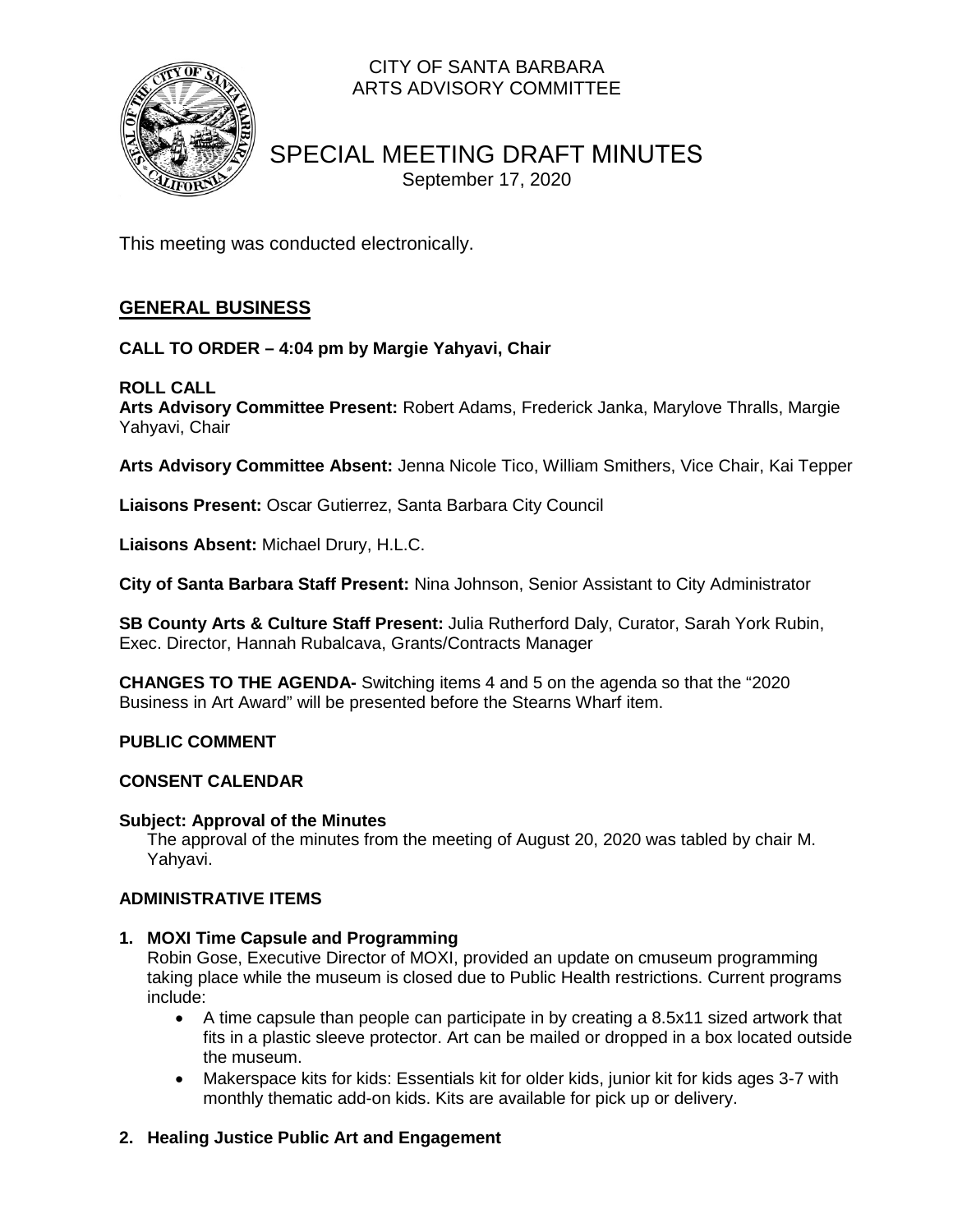Leticia Forney Resch, Co-Leader of Healing Justice, shared background about the *Say Their Names* Memorial project and installation in the Funk Zone, and also provided information about the work of Healing Justice. Simone Ruskamp, Co-Founder of Healing Justice, shared about the evolution of the arts and culture work. More information can be found on the Healing Justice website.

#### **3. Library Call for Artists**

Molly Wetta of the Santa Barbara Public Library shared a new call for artists they are issuing in support of engagement for the Big Reads program. The selected book this year is Big Magic by Elizabeth Gilbert. The library received a CAC grant for 5 arts workshops and currently has a call for artists to lead the workshops virtually. Artists will be paid \$1000 stipends, and up to \$250 of that can be used for supplies. The library will produce the workshops with ASL interpretation. They are looking for at least 1 bilingual or Spanish speaking program. All information can be found on the library's website.

#### **4. 2020 Business in Art Award**

F. Janka made a motion to table the conversation for the Business in Art Award so committee members could explore and potentially develop alternate or more inclusive themes. **M/S/C** Janka/Thralls. *Motion carries.*

#### **5. Stearns Wharf 150-year Anniversary**

Neil Bruskin shared information about Stearns Wharf's 150-year anniversary celebration preparations for 2022 and the Stearns Wharf Business Association's desire for more public art on the Wharf.

#### **FUTURE ITEMS**

Public Art Review Cultural Planning De La Guerra Plaza Art Opportunities State Street AIA Charette Results

#### **STAFF REPORTS**

**H. Rubalcava-** Office held the two grant workshops on Sept. 2 and Sept. 15 with over 60 people in attendance at the two webinars, which outlined the grant programs and updates.

**J. Rutherford Daly-** Pianos on State partners have continued discussion about potential ways this year's Pianos program might be realized. More updates will be presented at the next meeting.

**S. York Rubin-** The City of Santa Barbara Arts and Humanities Month Proclamation is scheduled for October. The Chairs of the City Arts Advisory Committee and City Events & Festivals Committee are planning to speak.

#### **ADJOURNMENT – 5:37 pm**

#### **ANNOUNCEMENTS**

# **Arts Advisory Committee Liaisons**

Kai Tepper Marylove Thralls Jenna Nicole Tico

Oscar Gutierrez, Santa Barbara City Council Frederick Janka Michael Drury, H.L.C.